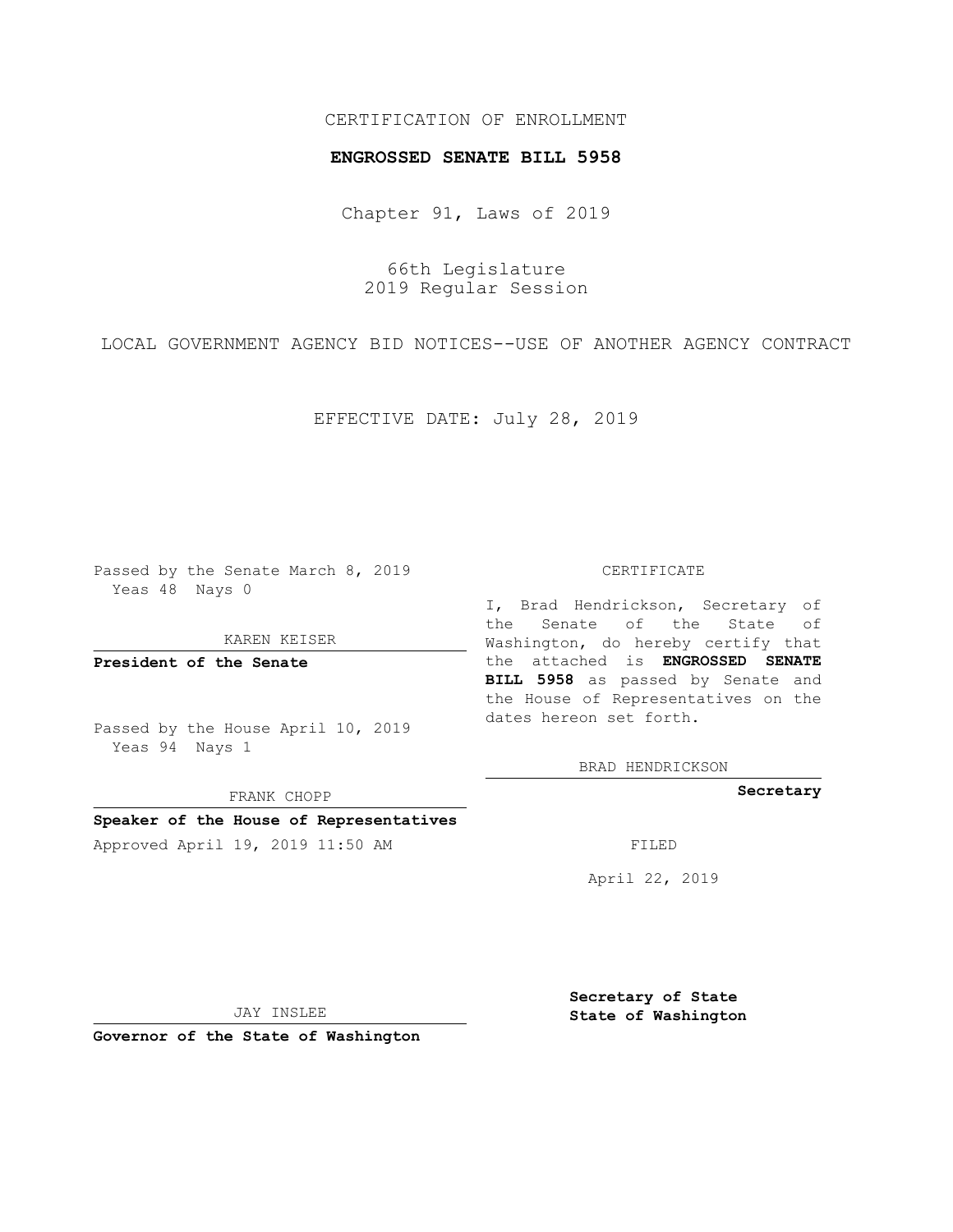# **ENGROSSED SENATE BILL 5958**

Passed Legislature - 2019 Regular Session

**State of Washington 66th Legislature 2019 Regular Session**

**By** Senators Lovelett and Nguyen

 AN ACT Relating to public works contracts and interlocal 2 agreements; and amending RCW 39.34.030.

BE IT ENACTED BY THE LEGISLATURE OF THE STATE OF WASHINGTON:

 **Sec. 1.** RCW 39.34.030 and 2015 c 232 s 1 are each amended to 5 read as follows:

 (1) Any power or powers, privileges or authority exercised or capable of exercise by a public agency of this state may be exercised and enjoyed jointly with any other public agency of this state having the power or powers, privilege or authority, and jointly with any public agency of any other state or of the United States to the extent that laws of such other state or of the United States permit such joint exercise or enjoyment. Any agency of the state government when acting jointly with any public agency may exercise and enjoy all 14 of the powers, privileges and authority conferred by this chapter 15 upon a public agency.

 (2) Any two or more public agencies may enter into agreements with one another for joint or cooperative action pursuant to the provisions of this chapter, except that any such joint or cooperative action by public agencies which are educational service districts and/or school districts shall comply with the provisions of RCW 28A.320.080. Appropriate action by ordinance, resolution or otherwise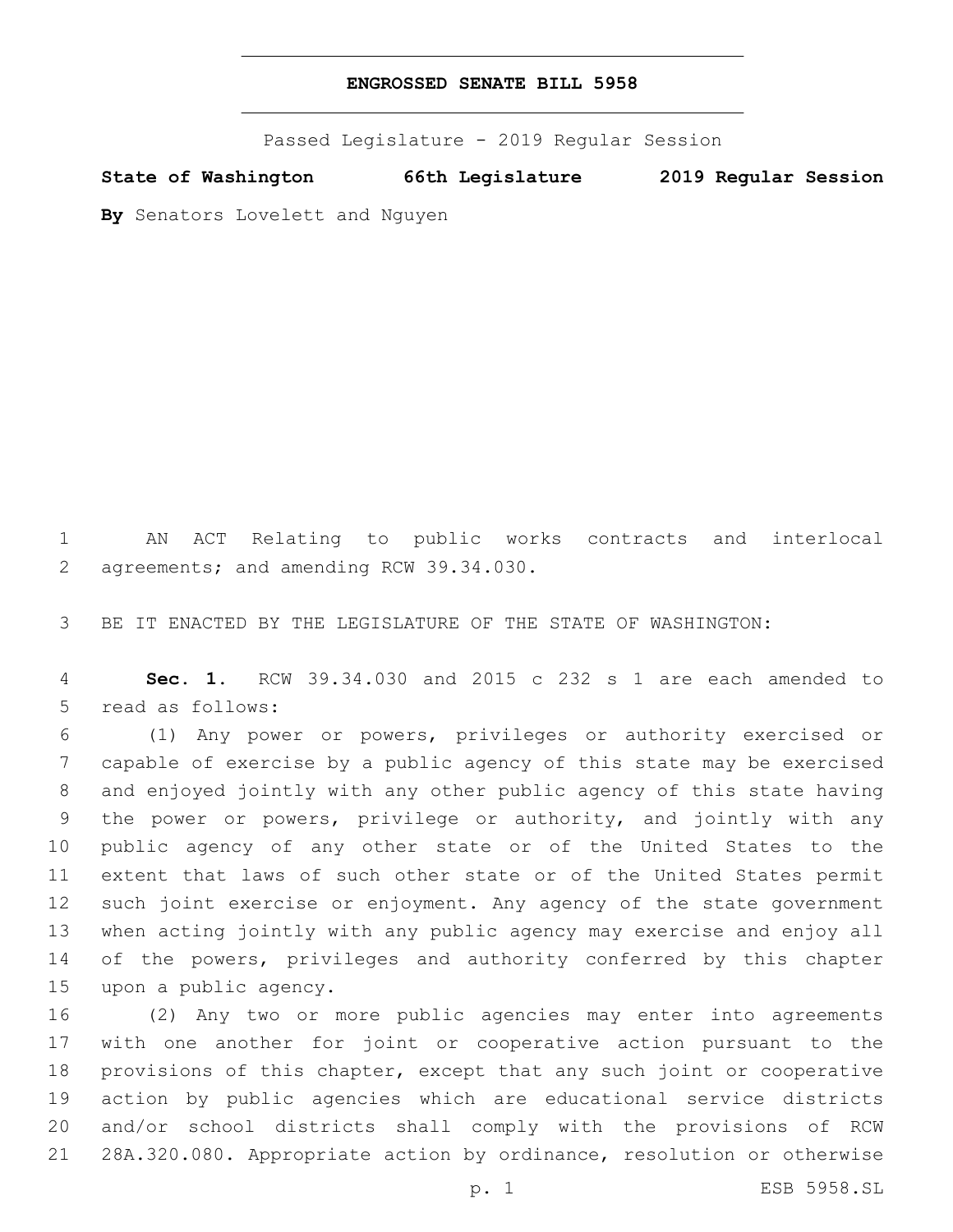pursuant to law of the governing bodies of the participating public agencies shall be necessary before any such agreement may enter into 3 force.

(3) Any such agreement shall specify the following:

5 (a) Its duration;

 (b) The precise organization, composition and nature of any separate legal or administrative entity created thereby together with the powers delegated thereto, provided such entity may be legally created. Such entity may include a nonprofit corporation organized pursuant to chapter 24.03 or 24.06 RCW whose membership is limited solely to the participating public agencies or a partnership organized pursuant to chapter 25.04 or 25.05 RCW whose partners are limited solely to participating public agencies, or a limited liability company organized under chapter 25.15 RCW whose membership is limited solely to participating public agencies, and the funds of any such corporation, partnership, or limited liability company shall be subject to audit in the manner provided by law for the auditing of 18 public funds;

19 (c) Its purpose or purposes;

 (d) The manner of financing the joint or cooperative undertaking 21 and of establishing and maintaining a budget therefor;

 (e) The permissible method or methods to be employed in accomplishing the partial or complete termination of the agreement and for disposing of property upon such partial or complete 25 termination; and

26 (f) Any other necessary and proper matters.

 (4) In the event that the agreement does not establish a separate legal entity to conduct the joint or cooperative undertaking, the agreement shall contain, in addition to provisions specified in 30 subsection  $(3)$   $(a)$ ,  $(c)$ ,  $(d)$ ,  $(e)$ , and  $(f)$  of this section, the 31 following:

 (a) Provision for an administrator or a joint board responsible for administering the joint or cooperative undertaking. In the case of a joint board, public agencies that are party to the agreement 35 shall be represented; and

 (b) The manner of acquiring, holding and disposing of real and personal property used in the joint or cooperative undertaking. Any joint board is authorized to establish a special fund with a state, county, city, or district treasurer servicing an involved public 40 agency designated "Operating fund of . . . . . joint board."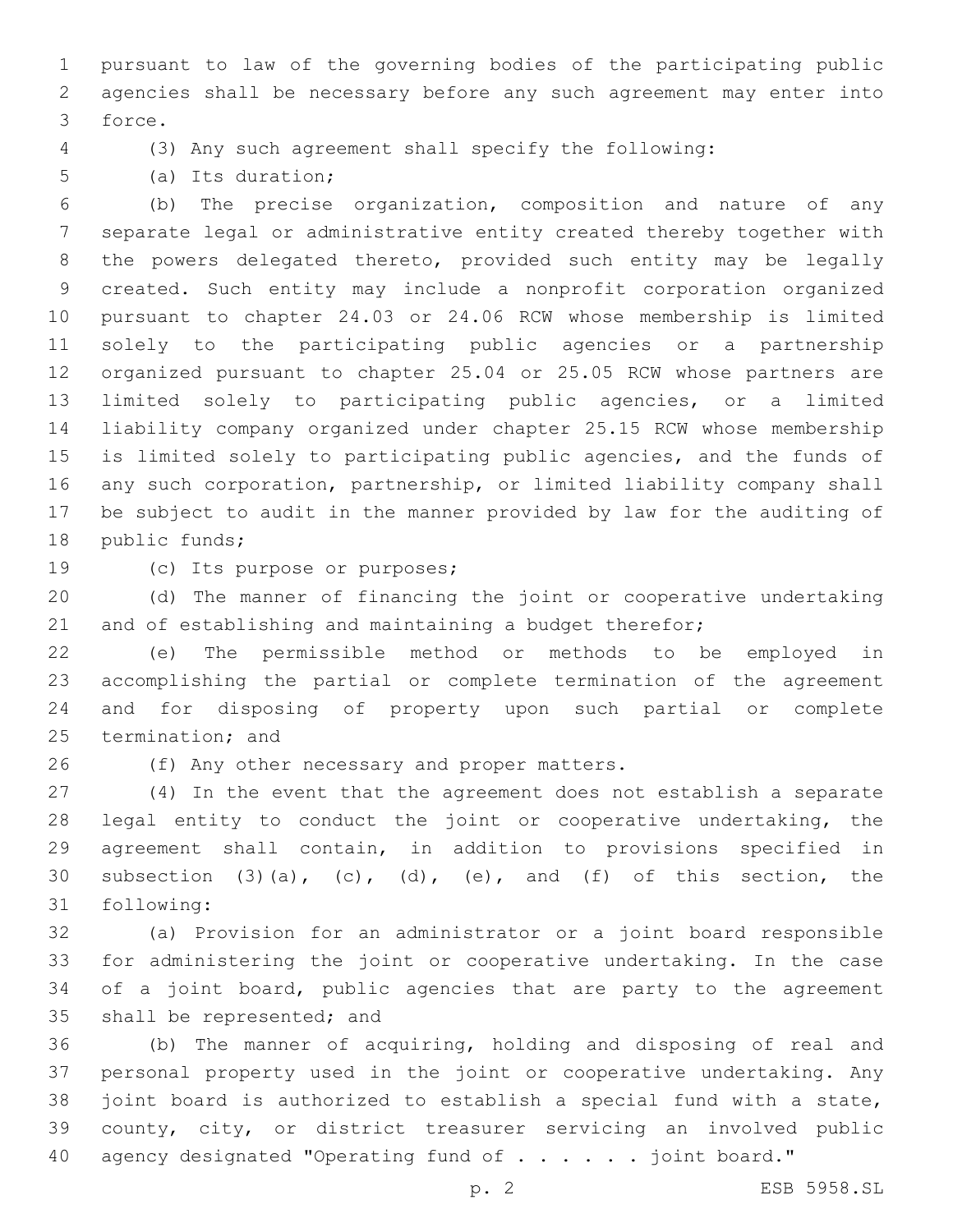(5) No agreement made pursuant to this chapter relieves any public agency of any obligation or responsibility imposed upon it by 3 law except that:

 (a) To the extent of actual and timely performance thereof by a joint board or other legal or administrative entity created by an agreement made pursuant to this chapter, the performance may be offered in satisfaction of the obligation or responsibility; and

 (b) With respect to one or more public agencies purchasing or otherwise contracting through a bid, proposal, or contract awarded by 10 another public agency or by a group of public agencies, any 11 ((statutory)) obligation ((to provide notice for)) with respect to 12 competitive bids or proposals that applies to the public agencies involved is satisfied if the public agency or group of public 14 agencies that awarded the bid, proposal, or contract complied with its own statutory requirements and either (i) posted the bid or solicitation notice on a web site established and maintained by a public agency, purchasing cooperative, or similar service provider, for purposes of posting public notice of bid or proposal solicitations, or (ii) provided an access link on the state's web 20 portal to the notice.

 (6)(a) Any two or more public agencies may enter into a contract providing for the joint utilization of architectural or engineering 23 services if:

 (i) The agency contracting with the architectural or engineering firm complies with the requirements for contracting for such services 26 under chapter 39.80 RCW; and

 (ii) The services to be provided to the other agency or agencies 28 are related to, and within the general scope of, the services the architectural or engineering firm was selected to perform.

 (b) Any agreement providing for the joint utilization of architectural or engineering services under this subsection must be executed for a scope of work specifically detailed in the agreement and must be entered into prior to commencement of procurement of such 34 services under chapter 39.80 RCW.

 (7) Financing of joint projects by agreement shall be as provided 36 by law.

> Passed by the Senate March 8, 2019. Passed by the House April 10, 2019. Approved by the Governor April 19, 2019.